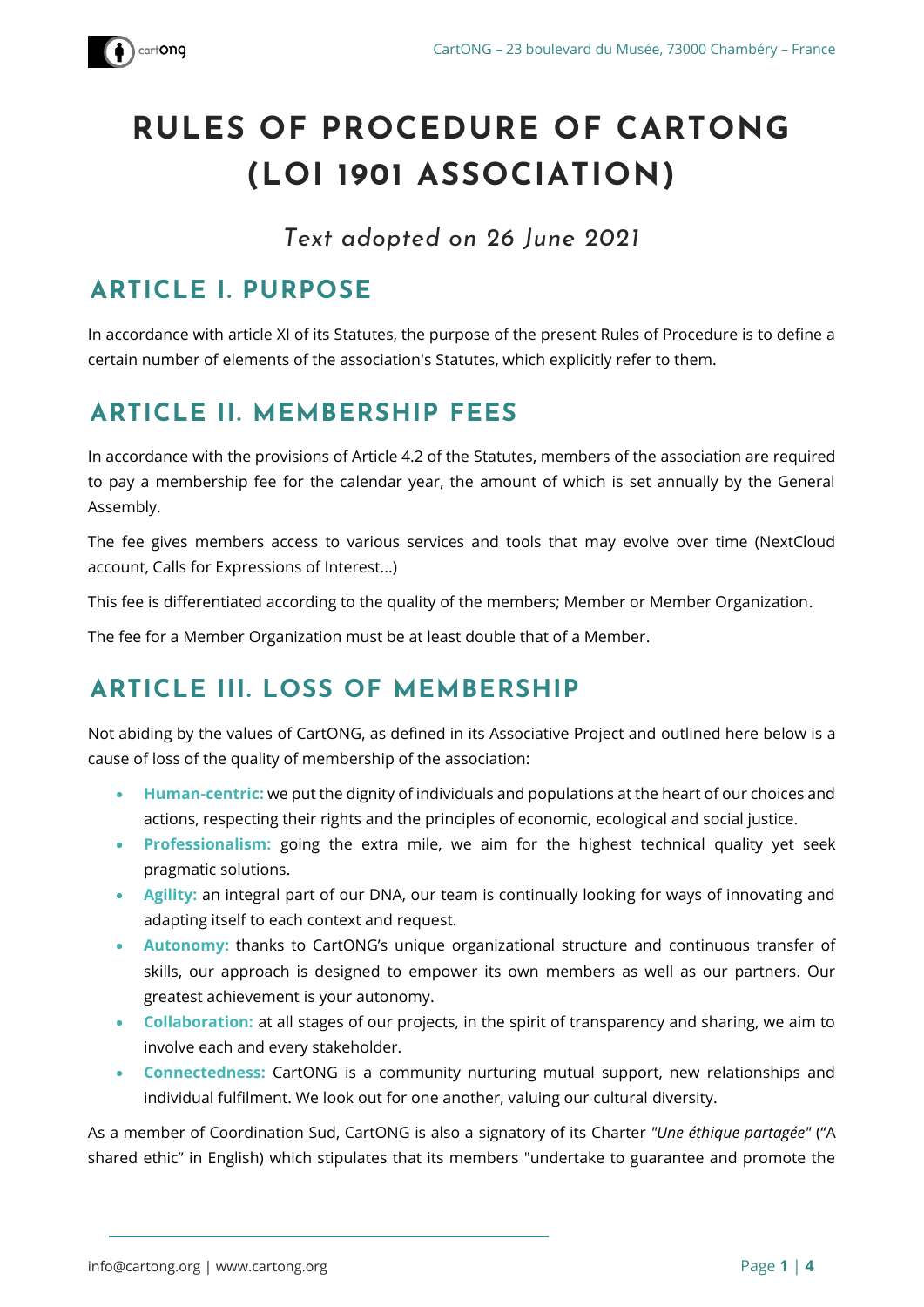

principle of humanity in all circumstances, in the spirit of the Universal Declaration of Human Rights (UN 1948), its protocols and additional conventions".

In this respect, it adds that its signatories "fight against all forms of domination and discrimination".

These values and principles will be included in a future CartONG Ethical Charter, which will be respected by the association's members.

### **ARTICLE IV. GENERAL ASSEMBLY**

### **ARTICLE 4.1 MEETINGS**

In accordance with the provisions of article V of the Statutes, paragraph 2°, devoted to the General Assembly, in addition to its ordinary methods of convening by the Board, it may be convened at the request of a quarter of the members, according to the following procedures:

- Requests to hold a General Assembly made by members are reserved for those of them who are up to date with the payment of their membership fees at the date of their request.
- They are established, on plain paper, and addressed to the Secretary.
- They must specify the matters to be included in the agenda, and be sent, by registered mail with proof of receipt, to the headquarters of the association.
- They can also be sent by e-mail.

As soon as this quorum of one quarter of the members requesting the convening of a General Assembly is reached, the association has a maximum period of 30 working days to hold the meeting.

### **ARTICLE 4.2 CONVENING**

In application of the provisions of article V paragraph  $3^\circ$ , the agenda and the documents necessary for the deliberations, including the Statutory Auditor's report, are sent to the members, by e-mail, to the address communicated to the association, at least 15 working days before the date of the General Assembly.

### **ARTICLE V. BOARD**

#### **ARTICLE 5.1 APPLICATIONS**

The incumbent Board may form a list.

All members of the association who are up-to-date with their membership fees may also form a list. A minimum of four and a maximum of eight candidates must be nominated. Candidates for the position of President must be members of the association or have proven effective commitment and have personally carried out concrete actions on behalf of the association, for example as a former employee, for at least two years.

Each list must specify the full names of the candidates and their respective occupations. It must specify who will hold the positions of President, Secretary, Treasurer and Conciliator. Each list must also be provided with a profession of faith.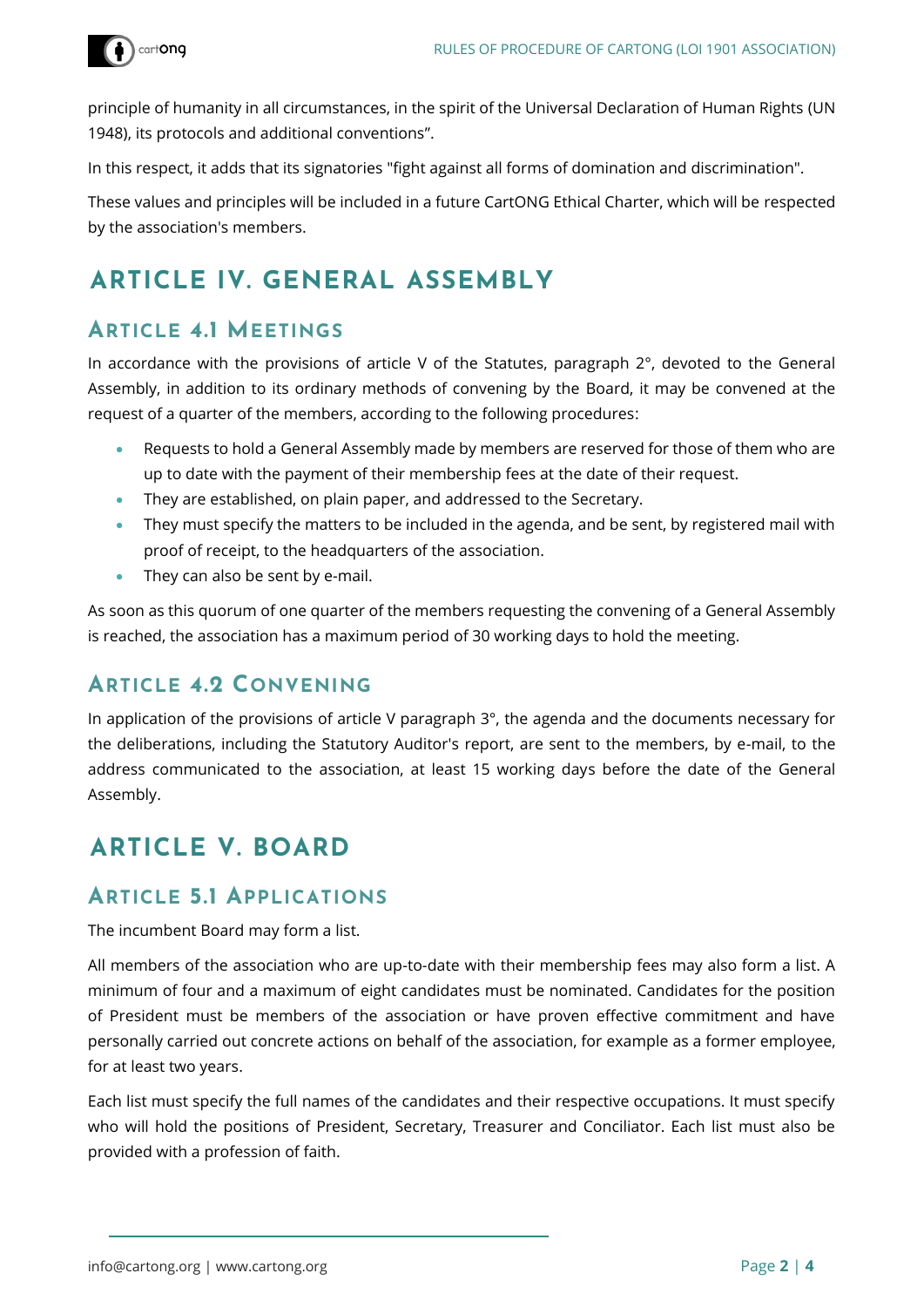

The lists thus constituted and the professions of faith, must be addressed by e-mail, to the President of the association, at least 10 days before the date of the election.

### **ARTICLE 5.2 VOTING SYSTEM**

The ballot is plurinominal (list ballot), with a majority of votes cast in one round.

The elected list is the comprehensive list (i.e. the one containing at least four names each associated with one of the four functions of President, Secretary, Treasurer and Conciliator) that obtains a simple majority (the most votes) of the votes cast by the members present or represented.

The electors have neither the possibility of modifying the composition of the lists, nor of proceeding to a "mixing" (to cross out one or more names of the list to replace it/them by one or more names appearing on another list).

### **ARTICLE 5.3 COMPOSITION**

In accordance with Article 6.1 of the Statutes, the Bureau shall comprise a President, a Treasurer, a Secretary and a Conciliator.

Their missions result from their appetence for the various actions induced by the piloting of CartONG and from the distribution of the missions and responsibilities decided between the members of the Board.

Nevertheless, certain tasks are obligatorily devolved to them:

- The President leads the governance bodies of the association (Board, General Assemblies) and represents them in all acts of public life. By delegation of the Board, he/she takes all measures to ensure the proper functioning of the association, and as such, he/she is the guarantor of the implementation of the Associative Project.
- The Secretary is, in particular, in charge of organizing the times involving the members of the Board, as well as the drafting of the reports of the governance bodies' meetings, as well as their communication to the competent authorities.
- The Treasurer is in particular responsible for ensuring, on behalf of the Board, the implementation of the association's management policies, in accordance with its strategic orientations and in order to guarantee its sustainability.
- The Conciliator is an interlocutor for any CartONG staff member who wishes to contact him/her for any difficulties related to his/her mission (uncertainties about his/her responsibilities, unhappiness at work, conflict with a colleague...), or to report ethical problems (harassment, fraud, illegal acts...). His/her role is to establish a dialogue, to help resolve conflicts between individuals, and to take all necessary actions to follow up on the reports he/she receives.

### **ARTICLE 5.4 MEETINGS**

In application of the provisions of article 6.3 of the statutes, the Board may meet at the request of one third of its members, subject to the following conditions:

- Requests should be sent by email to the Secretary.
- They must specify the subject(s) to be included in the agenda.